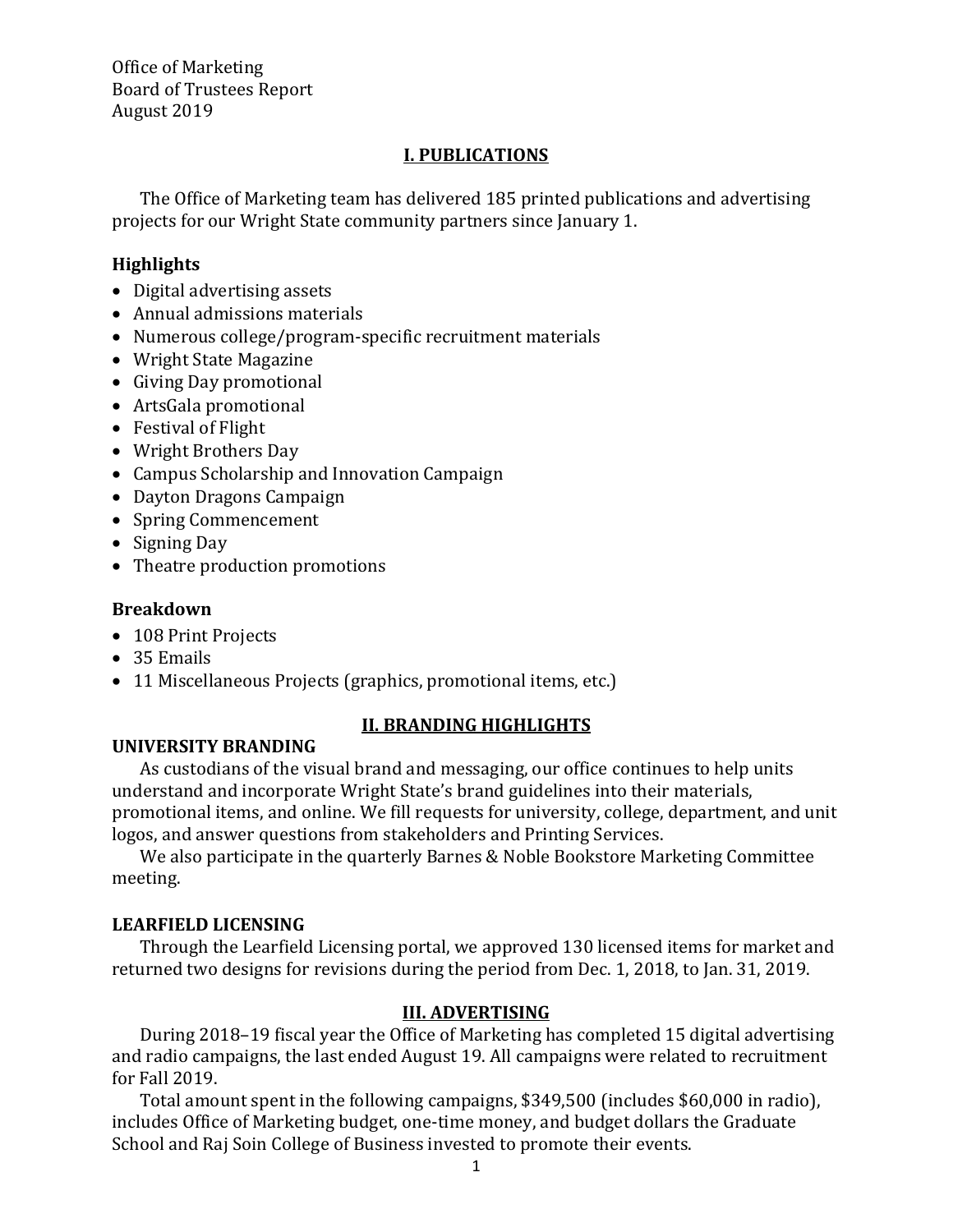Worth noting, as of August 19, 2019, we have no active digital campaigns running and have approximately \$60,000 for the entire 2019–20 fiscal year available to use for all marketing.

- Total digital display, social, and SEM expense: \$289,500
- Total impressions: 74 million
- Total click throughs: 253,000
- Click through rate: 0.34%
- Cost per impression: \$0.0039
- Cost per thousand impressions, CPM: \$3.91
- Cost per click through, CPC: \$1.14

## **Transfer Radio Spots (3)**

- \$40,000
- November 2018-January 2019, 9 weeks
- Driving distance of Dayton campus
- Variety of radio stations targeting current college students and parents of college students

## **Transfer Digital, part I and II**

- \$25,000 per part; \$50,000 total
- November 22–December 21, 2018
- December 29-January 7, 2019
- Targeting current college students and others within driving distance of Dayton campus who have a high school diploma
- 8.5 million impressions
- 23,000 clicks

# **FAFSA Undergrad**

- \$20,000
- December 29-January 8
- Targeting high school seniors and their parents, reminding them to submit their FAFSA
- 4.1 million impressions
- 29,000 clicks

## **Undergrad Digital, part I**

- \$20,000
- January 14–February 1
- Targeting high school students, parents of high school students
- 5.4 million impressions
- 25,000 clicks

## **Spring Raider Open House**

- \$12,500
- February 1–22
- Promoting Wright State Raider Open House to prospective students and their families
- 3 million impressions
- 19,000 clicks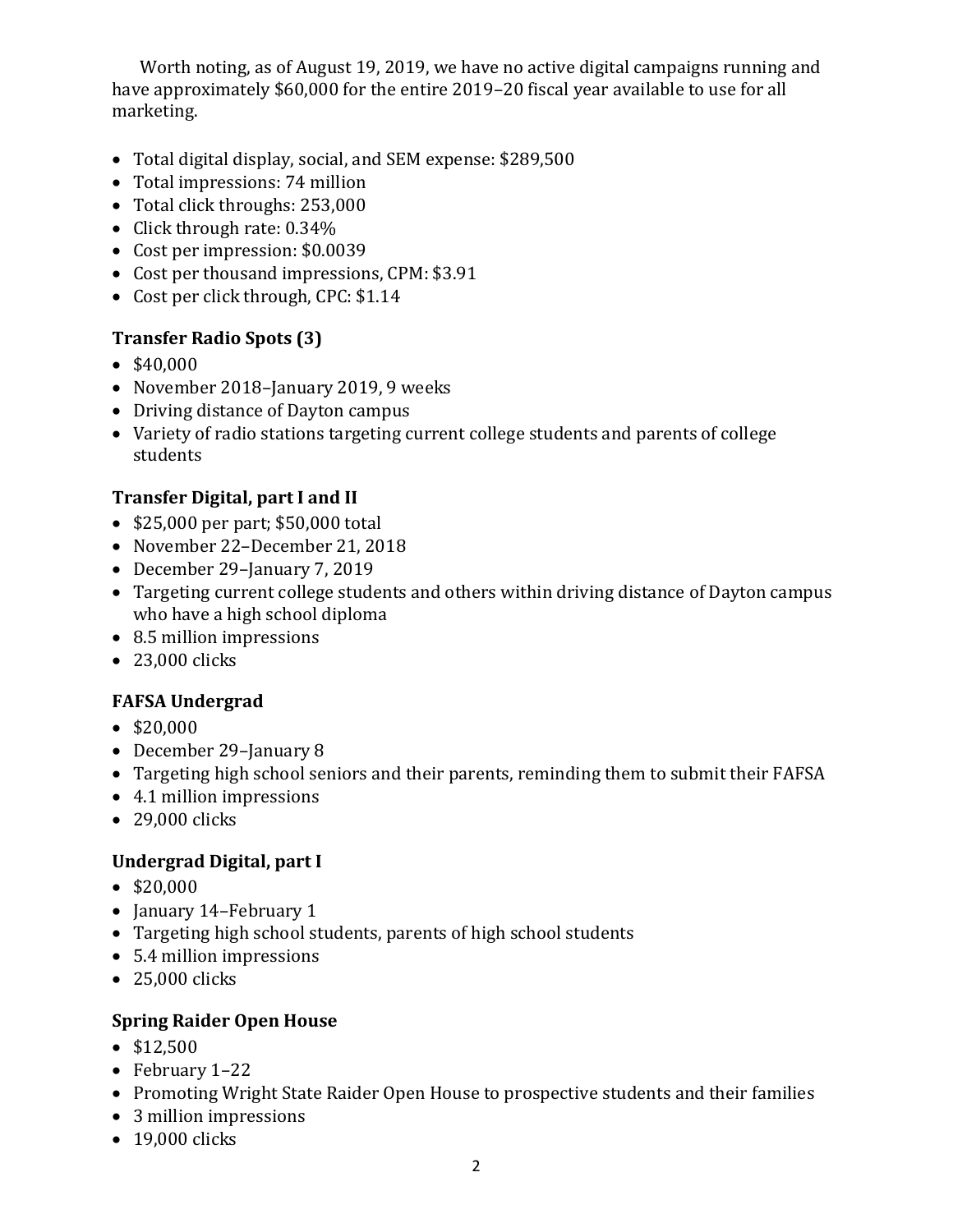## **Undergrad Digital, part II**

- \$40,000
- February 14–20
- Targeting high school students, parents of high school students
- 7.3 million impressions
- 17,000 clicks

## **Grad School**

- \$45,000
- March 29-June 30
- Targeting prospective graduate students, keyword-based search engine marketing
- 7.8 million impressions
- 20,000 clicks

## **ISSCM 4/27 Event**

- \$12,500
- April 4–June 30
- Promoting the College of Business Info Systems and Supply Chain Management
- 1 million impressions
- $\bullet$  2.500 clicks

### **Transfer, statewide**

- \$25,000
- May 1-June 30
- Targeting current college students across Ohio, and young adults with some college experience
- 11.8 million impressions
- 44,000 clicks

## **Undergrad, part III**

- \$15,000
- May 6-June 30
- Targeting high school students, parents of high school students
- 11.7 million impressions
- 34,000 clicks

### **Business master's event, June 29**

- \$12,000
- **June 12-28**
- Targeting people with a bachelor's degree with interest in the master's degree options offered through the College of Business
- 2 million impressions
- 5,000 clicks

### **Summer Raider Open House 7/26**

- \$12,500
- July  $1-25$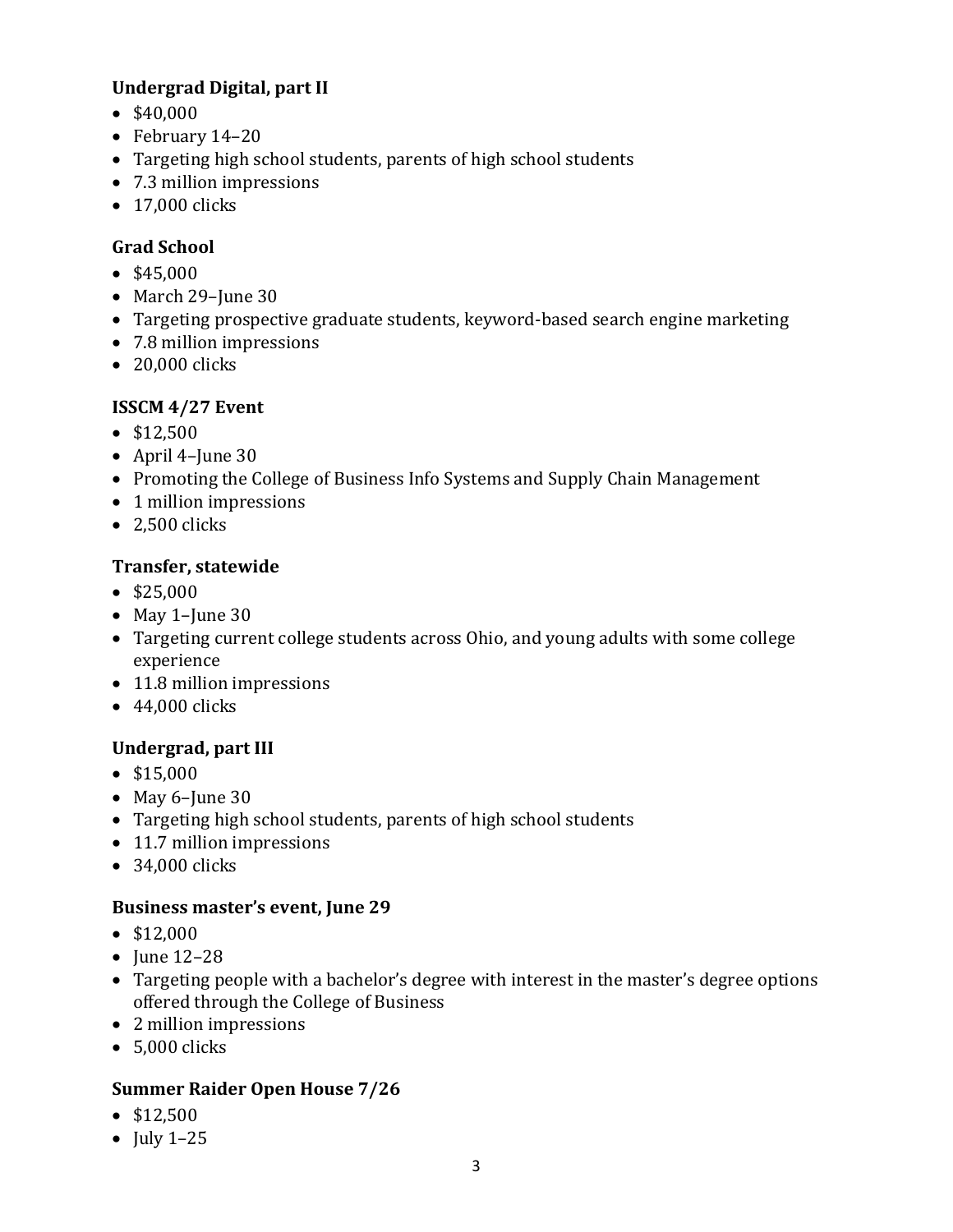- Statewide, targeting prospective students and their parents
- 7.8 million impressions
- 29,000 clicks

### **Raider Open House Radio 7/26**

- \$20,000
- July 8-25
- Driving distance of Dayton campus
- Variety of radio stations targeting current college students and parents of college students

#### **Transfer Digital and Express Registration event, 8/20**

- \$15,000
	- o July 15–August 15
	- o Targeting current college students and others within driving distance of Dayton campus who have a high school diploma
- \$10,000
	- o August 1–19
	- o Targeting specific list of current students and transfer students who have not yet registered for Fall Semester
- 3.5 million impressions
- 5,500 clicks

### **IV. WEB**

The Office of Marketing web team has completed 667 projects and web support requests since January 1.

#### **Highlights**

- Chinese admissions website behind the great firewall
- Women in STEMM
- Veterans and Military Center
- Veterans and Military Admissions
- Dean's List publication automation
- Distance Education Admissions
- Registrar
- Numerous recruitment email automations

#### **Breakdown**

- 47 Web projects
- 610 Web Request tickets
- 10 Email Projects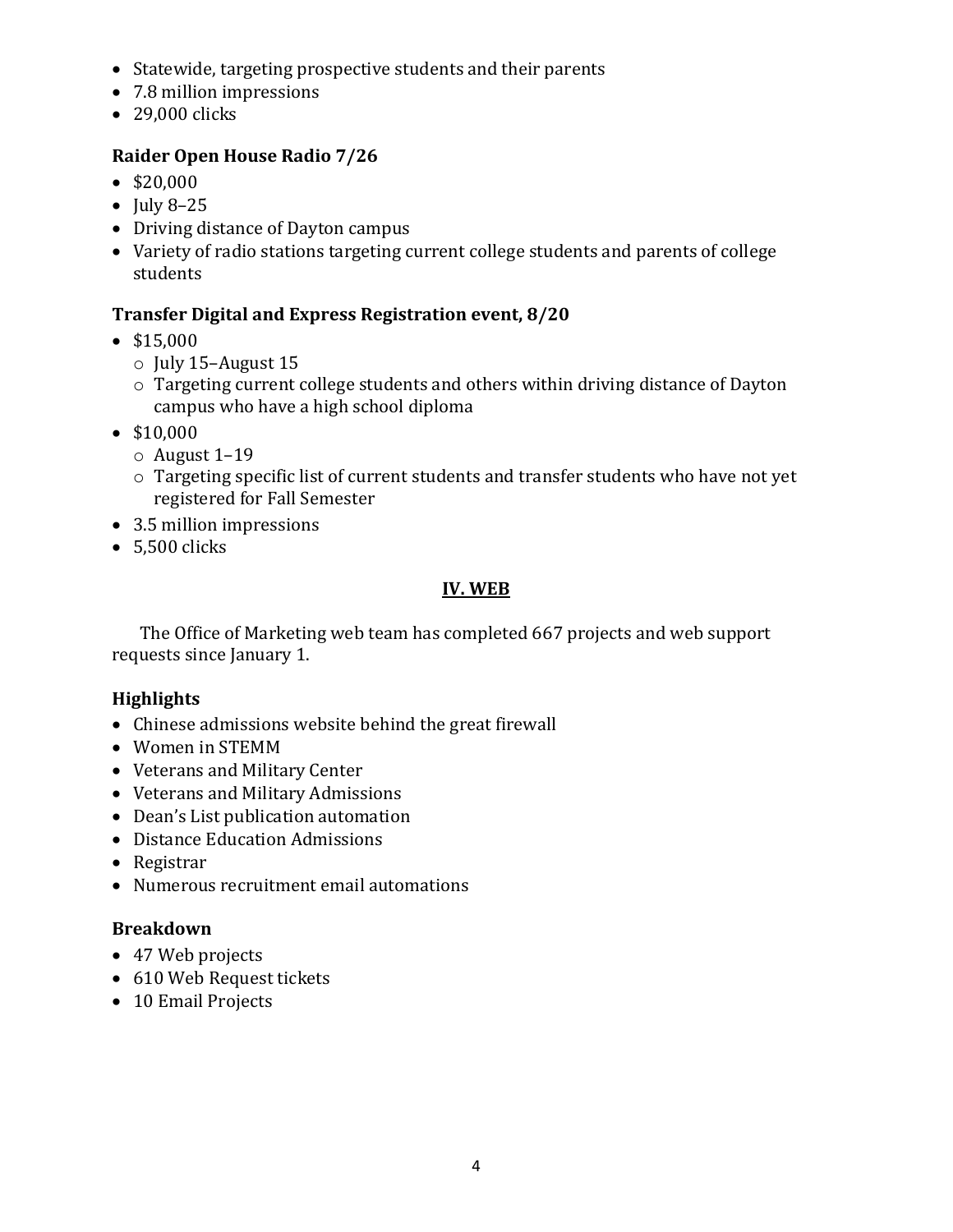### **V. SOCIAL MEDIA**

#### **SOCIAL MEDIA MANAGEMENT PLATFORM CONTRACT**

The Office of Marketing contract with Sprout Social expires at the end of the 2019 calendar year. The current contract included the option to renew without opening up for bids. The contract is in review to optimize our ROI.

#### **GROWTH AND METRICS**

As of August 21, 2019, Wright State's primary social media accounts had 163,194 fans, followers, and connections, representing a 3.5% year to date growth. While growth has slowed, we are still seeing positive growth and significant engagement. Our main Instagram account, @WrightStateU, currently has 9,735 followers. Once we achieve 10,000 followers on Instagram, we will unlock many features that will allow us to drive more traffic to our website.

### **Traffic:**

- Messages sent: 14,084—an increase of 1.4% year over year
- Messages received: 47,088—an increase of 140.6% year over year

### **Responsiveness from main Facebook and Twitter accounts:**

- Average response time: 255 minutes
- 46% of responses occur in less than 30 minutes
- 60% of responses occur in less than 1 hour
- 88% of responses occur in less than 12 hours
- 96% of responses occur in less than 24 hours

### **Organic (unpaid) reach on primary accounts:**

- Twitter: 7.2 million YTD
- Facebook: 3.3 million YTD
- Instagram: 1.2 million (began measuring in March 2019)
- LinkedIn: 755,000 YTD

## **SNAPCHAT GEOFILTERS**

• We have placed 18 paid filters for the calendar YTD, with a total expense of \$1,302.07. Of those completed, we have spent \$705.61 over netting 95,587 views; the cost per view is \$0.007 and the cost per thousand views is \$7.38. Each view is a photo of a user with our Wright State overlay (filter) sent to another friend or posted to the user's story. These views are especially powerful because they are essentially third-party endorsements of our events and brand.

## **VI. PHOTOGRAPHY AND VIDEO**

The Office of Marketing video and photography team completed 501 projects since January 1. Highlights include photography and video production for the Festival of Flight/Wright Brothers Day, CSIC 2019, Dayton Dragons Campaign 2019, Wright State Magazine, Spring Commencement, Signing Day, Annual Giving, Horizon League/Athletics, theatre productions, and numerous assignments for publications/advertising projects aimed at increasing enrollment and marketing the university.